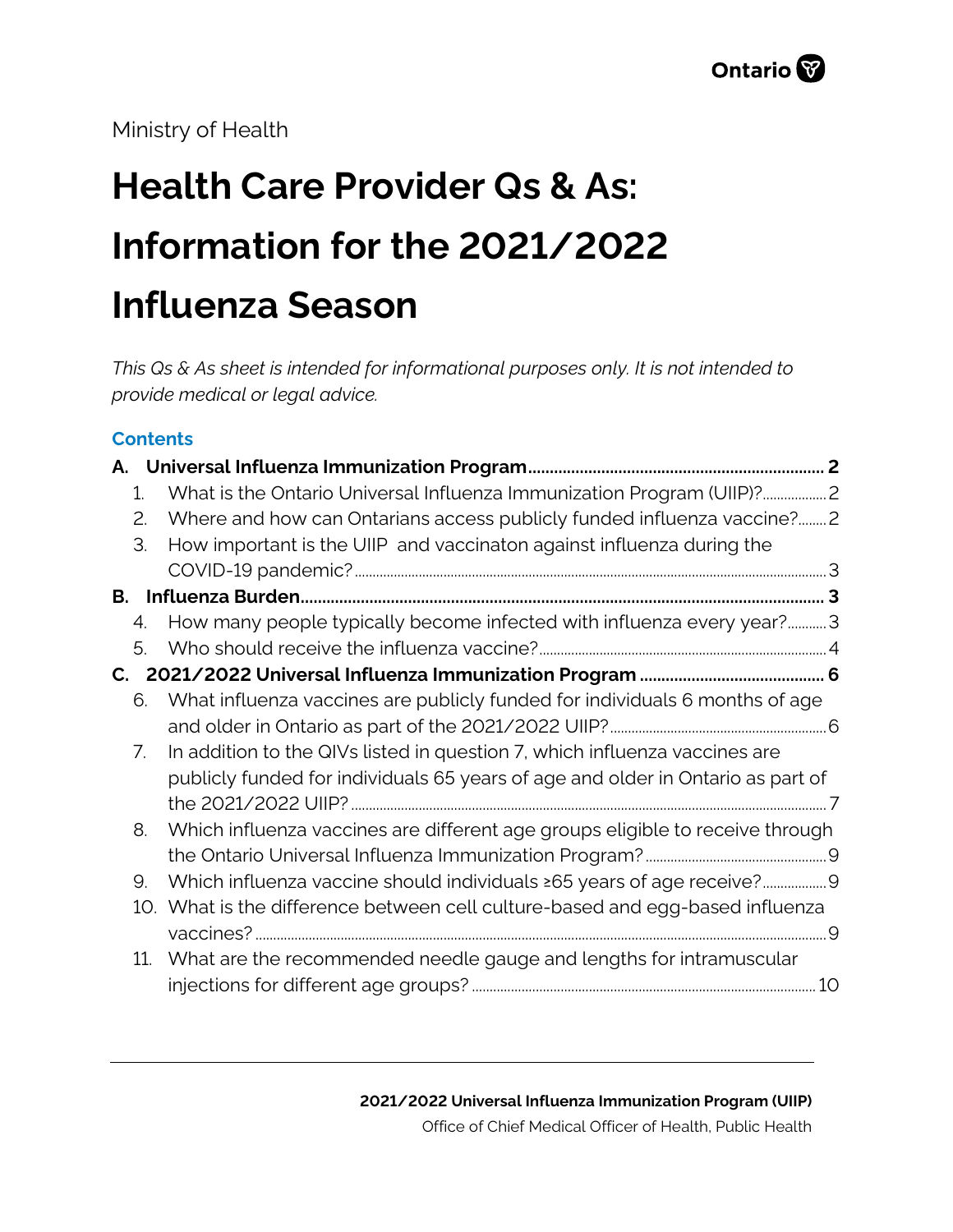

|  | 12. What are the post-puncture shelf life and product dimensions for the vaccine |  |
|--|----------------------------------------------------------------------------------|--|
|  | 13. Which strains of influenza are recommended to be included in the vaccine     |  |
|  |                                                                                  |  |
|  | 14. Why are different viruses recommended for egg- and cell culture-based        |  |
|  |                                                                                  |  |
|  |                                                                                  |  |
|  | 15. How well does the influenza vaccine protect against influenza?               |  |
|  | 16. Do any of the publicly funded influenza vaccines offer protection against    |  |
|  |                                                                                  |  |
|  | 17. Can the influenza vaccine be given at the same time as other vaccines?13     |  |
|  | 13. Will the influenza vaccine increase risk of illness with COVID-19?13         |  |
|  | 19. Do individuals need to receive the influenza vaccine every year?14           |  |
|  |                                                                                  |  |
|  |                                                                                  |  |

# <span id="page-1-0"></span>**A. Universal Influenza Immunization Program**

## <span id="page-1-1"></span>**1. What is the Ontario Universal Influenza Immunization Program (UIIP)?**

Ontario's Universal Influenza Immunization Program (UIIP) offers influenza vaccine free of charge each year for individuals six months of age and older who live, work or go to school in Ontario.

# <span id="page-1-2"></span>**2. Where and how can Ontarians access publicly funded influenza vaccine?**

The influenza vaccine is available to the public through primary care providers, public health units, pharmacies (for those 2 years of age and older), and in various other settings such as long-term care homes, workplaces, hospitals and community health centres. Vaccine product availability may vary by location. During the influenza season, Ontarians can contact their local public health unit if they require assistance locating influenza vaccine. A list of local public health units is available at: [www.health.gov.on.ca/en/common/system/services/phu/locations.aspx.](http://www.health.gov.on.ca/en/common/system/services/phu/locations.aspx)

Individuals may be required to provide proof that they live, work or attend school in Ontario to receive the publicly funded influenza vaccine. Many different identification (ID) documents are accepted to prove eligibility (e.g., health card, registered mail, pay stub, student card). Having a health card is not a requirement, however, some health care providers may request one for their services. Eligible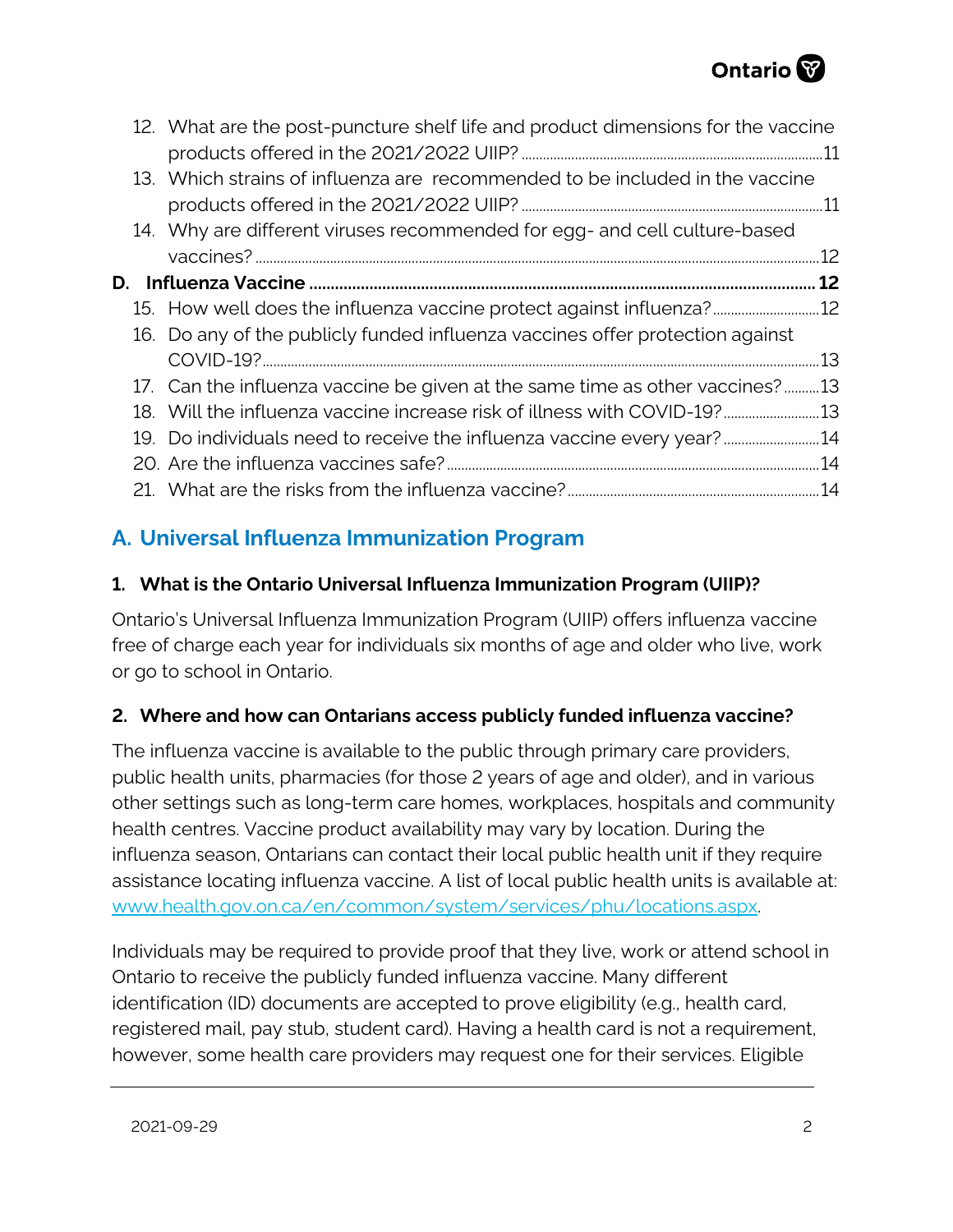

individuals without a health card can receive the influenza vaccine from a community health centre, participating pharmacy, local public health unit or other community clinic.

# <span id="page-2-0"></span>**3. How important is the UIIP and vaccinaton against influenza during the COVID-19 pandemic?**

The influenza vaccine is the best defence against getting and spreading the influenza virus, helping to save lives and reduce the strain on our health care system.

Every year, individuals with influenza and influenza-related complications increase the burden on the healthcare system in the fall and winter months. During the COVID-19 pandemic and potential COVID-19 circulation this fall, it will be essential to prevent morbidity and mortality related to influenza to reduce the burden on the health care system to ensure there is capacity to respond to COVID-19 activity.

# <span id="page-2-1"></span>**B. Influenza Burden**

## <span id="page-2-2"></span>**4. How many people typically become infected with influenza every year?**

Based on data from the 2014/2015 to 2019/2020 influenza seasons, an average of 46,500 laboratory-confirmed cases of influenza were reported each year in Canada to the FluWatch program (Canada's surveillance system that monitors the spread of influenza and influenza-like illness). It is important to note that there are many more people infected with influenza each year in Canada; most people with influenza do not seek health care and/or do not have a specimen taken and are thus not included in the case counts for those with laboratory-confirmed influenza.

In the 2020/2021 influenza season, the number of laboratory-confirmed cases of influenza were very low at <30. Since the emergence of COVID-19 in Canada in January 2020, the detection and containment of COVID-19 transmimssion has been the focus of health officials across Canada. In March of 2020, non-pharmaceutical health measures, such as physical distancing, hand washing and masking were implemented to reduce the spread of COVID-19. These measures coincided with an abrupt end to the 2019/2020 influenza season in Canada in mid-March 2020. Seasonal influenza circulation in Canada (and worldwide) has remained low since the spring of 2020. Influenza immunization remains important, however, due to the potential for increased influenza activity during the 2021/2022 influenza season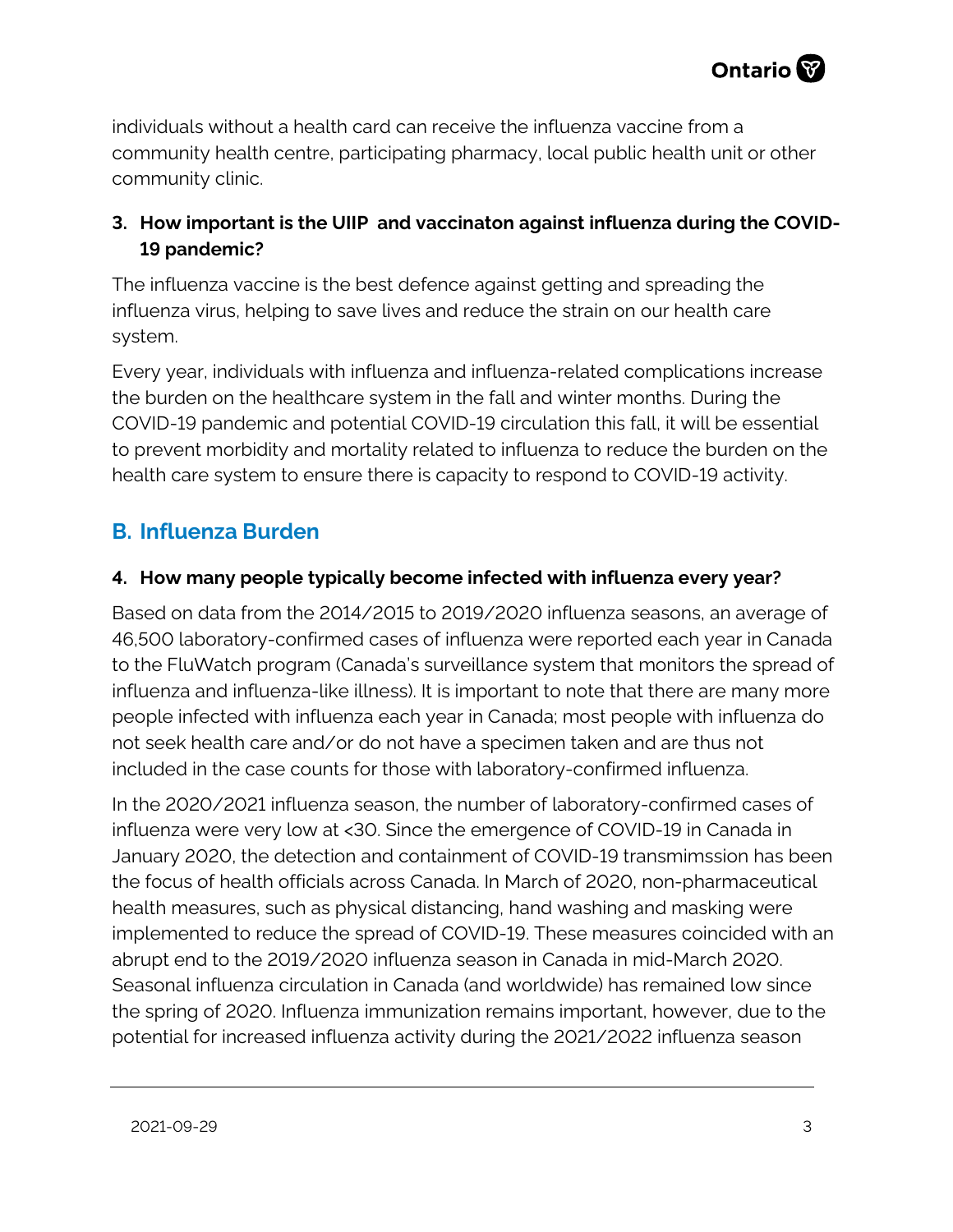with the gradual relaxation of these measures. How many people are hospitalized or die of influenza every year?

Influenza and pneumonia are ranked among the top 10 leading causes of death among the Canadian population. According to Canada's National Advisory Committee on Immunization (NACI), it is estimated that approximately 12,200 influenza related hospitalizations and 3,500 deaths related to influenza occur on average in Canada each year. The actual numbers can vary from year-to-year depending on the severity of the influenza season. For more information visit [www.canada.ca/en/public-health/services/publications/vaccines](http://www.canada.ca/en/public-health/services/publications/vaccines-immunization/canadian-immunization-guide-statement-seasonal-influenza-vaccine-2021-2022.html)[immunization/canadian-immunization-guide-statement-seasonal-influenza](http://www.canada.ca/en/public-health/services/publications/vaccines-immunization/canadian-immunization-guide-statement-seasonal-influenza-vaccine-2021-2022.html)[vaccine-2021-2022.html.](http://www.canada.ca/en/public-health/services/publications/vaccines-immunization/canadian-immunization-guide-statement-seasonal-influenza-vaccine-2021-2022.html)

## <span id="page-3-0"></span>**5. Who should receive the influenza vaccine?**

The influenza vaccine is recommended for people six months of age and over without contraindications. Although infants less than six months of age are at high risk of complications from influenza, influenza vaccines are not authorized for use in infants less than six months of age because the vaccine does not work well in this age group.

To reduce the risk of severe illness that could potentially arise from co-infection with COVID-19 and influenza, individuals who are at high risk of severe COVID-19 related illness or those capable of transmitting influenza to those at high risk of severe and critical illness related to COVID-19 are particularly recommended to receive the influenza vaccine this fall.

Per NACI, individuals in the following four groups are particularly recommended to receive the influenza vaccine:

- I. Individuals at high risk of influenza-related complications or who are more likely to require hospitalization:
	- o All pregnant women
	- o People who are residents of nursing homes or other chronic care facilities
	- o People ≥ 65 years of age
	- o All children 6 months to 4 years of age
	- o Indigenous peoples
	- o Adults or children 6 months of age and over with the following chronic health conditions: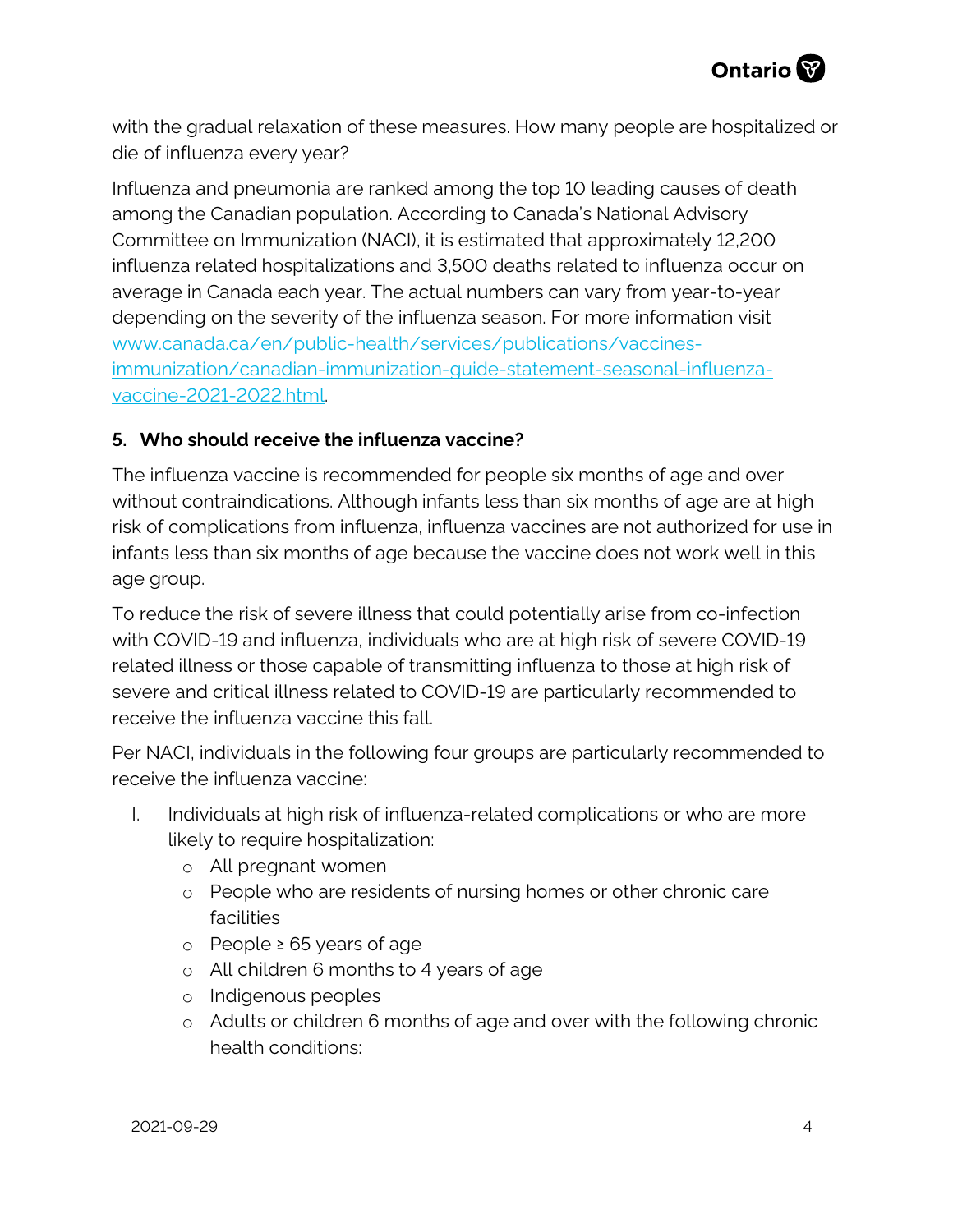

- Cardiac or pulmonary disorders
- **Diabetes mellitus or other metabolic disease**
- Cancer
- **Conditions or medication which compromise the immune system**
- **Renal disease**
- Anemia or hemoglobinopathy
- **Neurologic or neurodevelopment conditions**
- Morbid obesity (body mass index of ≥40)
- Children and adolescents (6 months to 18 years) undergoing treatment with acetylsalicylic acid for long periods
- II. Individuals capable of transmitting influenza to those listed in group 1 and/or to infants under 6 months of age:
	- o Health care workers and other care providers in facilities and community settings
	- o Household contacts (adults and children) of individuals at high risk of influenza related complications
	- o Persons who provide care to children ≤ 4 years of age
	- o Members of a household expecting a newborn during the influenza season
	- o Those who provide services within a closed or relatively closed setting to persons at high risk of influenza related complications (e.g. crew on a ship)
- III. People who provide essential community services
- IV. Poultry industry workers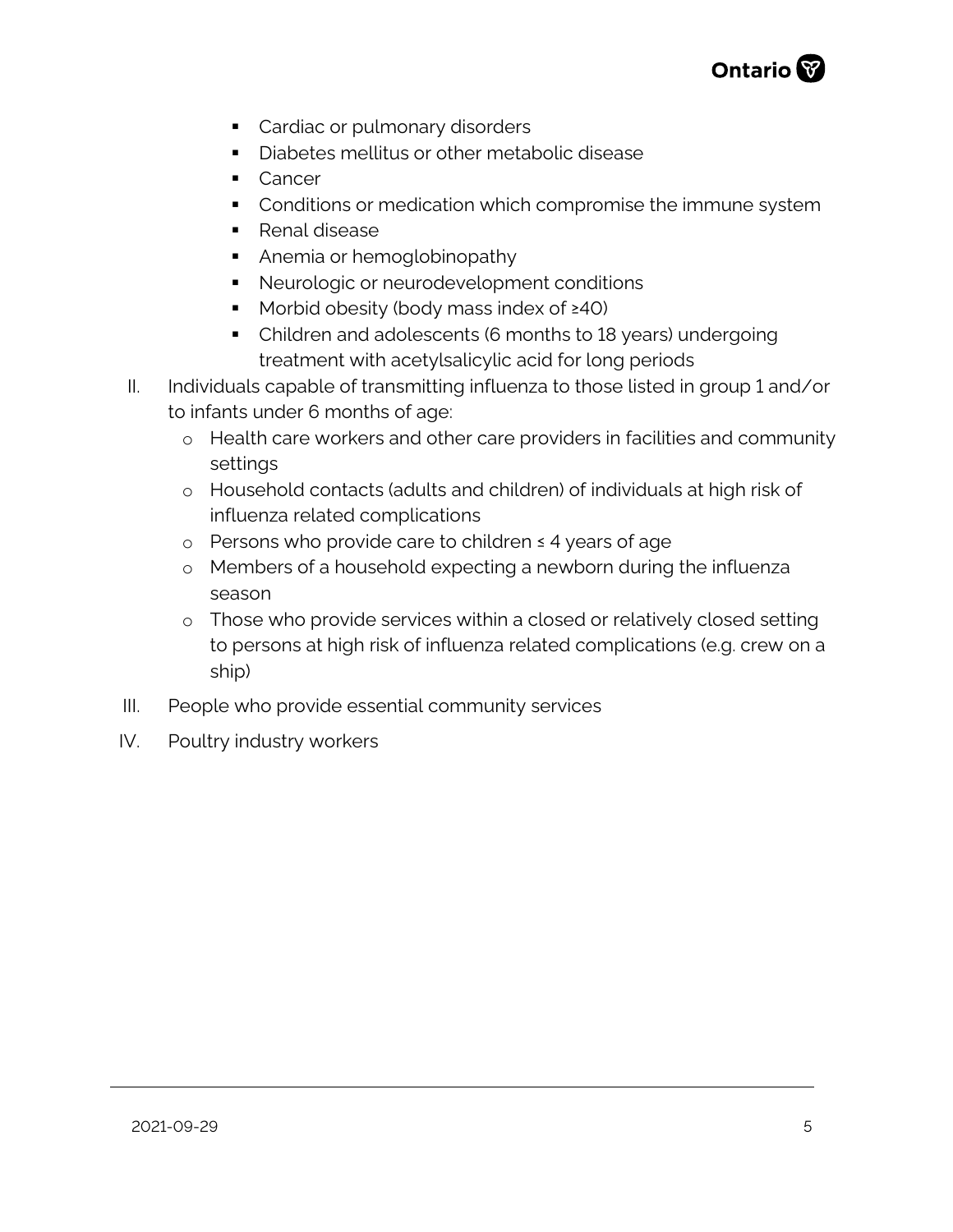# <span id="page-5-0"></span>**C. 2021/2022 Universal Influenza Immunization Program**

# <span id="page-5-1"></span>**6. What influenza vaccines are publicly funded for individuals 6 months of age and older in Ontario as part of the 2021/2022 UIIP?**

|                                       | <b>Quadrivalent Inactivated Vaccine</b>                         |                                                                         |                                                                                                      |                                                     |  |
|---------------------------------------|-----------------------------------------------------------------|-------------------------------------------------------------------------|------------------------------------------------------------------------------------------------------|-----------------------------------------------------|--|
| <b>UIIP Abbreviation</b>              | QIV                                                             |                                                                         |                                                                                                      |                                                     |  |
| <b>NACI Abbreviation</b>              |                                                                 | IIV4-SD                                                                 |                                                                                                      | $IIVA-CC$                                           |  |
| Vaccine product                       | Fluzone <sup>®</sup><br><b>FluLaval Tetra</b><br>Quadrivalent   |                                                                         | Afluria <sup>®</sup> Tetra                                                                           | Flucelvax <sup>®</sup><br>Quad                      |  |
| <b>Age indication</b>                 | $\geq 6$ months                                                 | $\geq 6$ months                                                         | ≥5 years                                                                                             | ≥2 years                                            |  |
| <b>Manufacturer</b>                   | <b>GSK</b>                                                      | Sanofi Pasteur                                                          | Segirus                                                                                              | Segirus                                             |  |
| <b>Vaccine type</b>                   | Egg-based                                                       | Egg-based                                                               | Egg-based                                                                                            | Cell culture-<br>based                              |  |
| Micrograms of<br>hemagglutinin        | $15 \mu g$                                                      | $15 \mu g$                                                              | $15 \mu g$                                                                                           | $15 \mu g$                                          |  |
| <b>Dosage</b>                         | $0.5$ mL                                                        | $0.5$ mL                                                                | $0.5$ mL                                                                                             | $0.5$ mL                                            |  |
| Format                                | <b>MDV</b>                                                      | 1. MDV<br>2. PFS                                                        | 1. MDV<br>2. PFS                                                                                     | <b>PFS</b>                                          |  |
| Route                                 | IM                                                              | IM                                                                      | IM                                                                                                   | IM                                                  |  |
| Most common<br>allergens <sup>1</sup> | $\bullet$ Egg protein <sup>2</sup><br>• Thimerosal <sup>3</sup> | $\bullet$ Egg protein <sup>2</sup><br>$\bullet$ Thimerosal <sup>3</sup> | $\bullet$ Egg protein <sup>2</sup><br>Neomycin<br>• Polymyxin B<br>$\bullet$ Thimerosal <sup>3</sup> | Does NOT<br>contain egg<br>protein or<br>thimerosal |  |

MDV = Multi-dose vial PFS = Prefilled syringe IM = Intramuscular injection

*1 Any component in a vaccine may be a potential allergen. This table identifies the most common allergens.*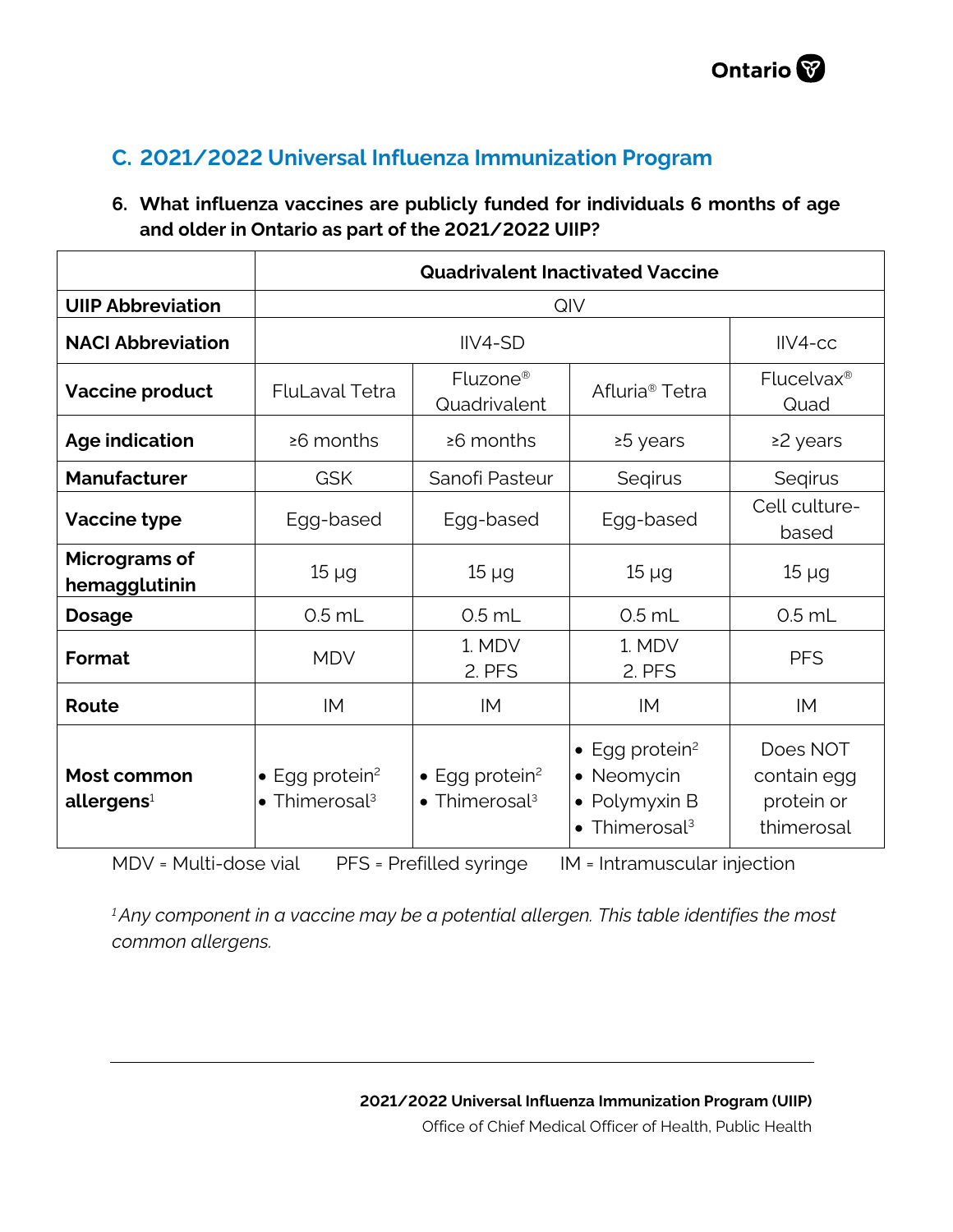<span id="page-6-1"></span>*2 The National Advisory Committee on Immunization (NACI) indicates that egg allergy is not a contraindication for influenza vaccination and that that egg-allergic individuals may be vaccinated against influenza using the full dose of any age-appropriate product.*

<span id="page-6-0"></span>*3 Multi-dose vial format only.*

**7. In addition to the QIVs listed in question 7, which influenza vaccines are publicly funded for individuals 65 years of age and older in Ontario as part of the 2021/2022 UIIP?**

|                                       | <b>High-Dose Quadrivalent</b><br><b>Inactivated Vaccine</b> | <b>Adjuvanted Trivalent</b><br><b>Inactivated Vaccine</b>       |
|---------------------------------------|-------------------------------------------------------------|-----------------------------------------------------------------|
| <b>UIIP Abbreviation</b>              | QIV-HD                                                      | TIV-adj                                                         |
| <b>NACI Abbreviation</b>              | IIV4-HD                                                     | IIV3-Adj                                                        |
| <b>Vaccine product</b>                | Fluzone <sup>®</sup><br><b>High-Dose Quadrivalent</b>       | $Fluad^®$                                                       |
| <b>Age indication</b>                 | ≥65 years                                                   | ≥65 years                                                       |
| <b>Manufacturer</b>                   | Sanofi Pasteur                                              | Segirus                                                         |
| <b>Vaccine type</b>                   | Egg-based                                                   | Egg-based                                                       |
| Micrograms of<br>hemagglutinin        | $60 \mu g$                                                  | $15 \mu g$                                                      |
| <b>Dosage</b>                         | $0.7$ mL                                                    | $0.5$ mL                                                        |
| Adjuvant                              | <b>No</b>                                                   | Yes                                                             |
| Format                                | <b>PFS</b>                                                  | <b>PFS</b>                                                      |
| Route                                 | IM                                                          | IM                                                              |
| Most common<br>allergens <sup>1</sup> | $\bullet$ Egg protein <sup>2</sup>                          | $\bullet$ Egg protein <sup>2</sup><br>• Kanamycin<br>• Neomycin |

PFS = Pre-filled syringe IM = Intramuscular injection

*1 Any component in a vaccine may be a potential allergen. This table identifies the most common allergens.*

*2 The National Advisory Committee on Immunization (NACI) indicates that egg allergy is not a contraindication for influenza vaccination and that that egg-allergic individuals*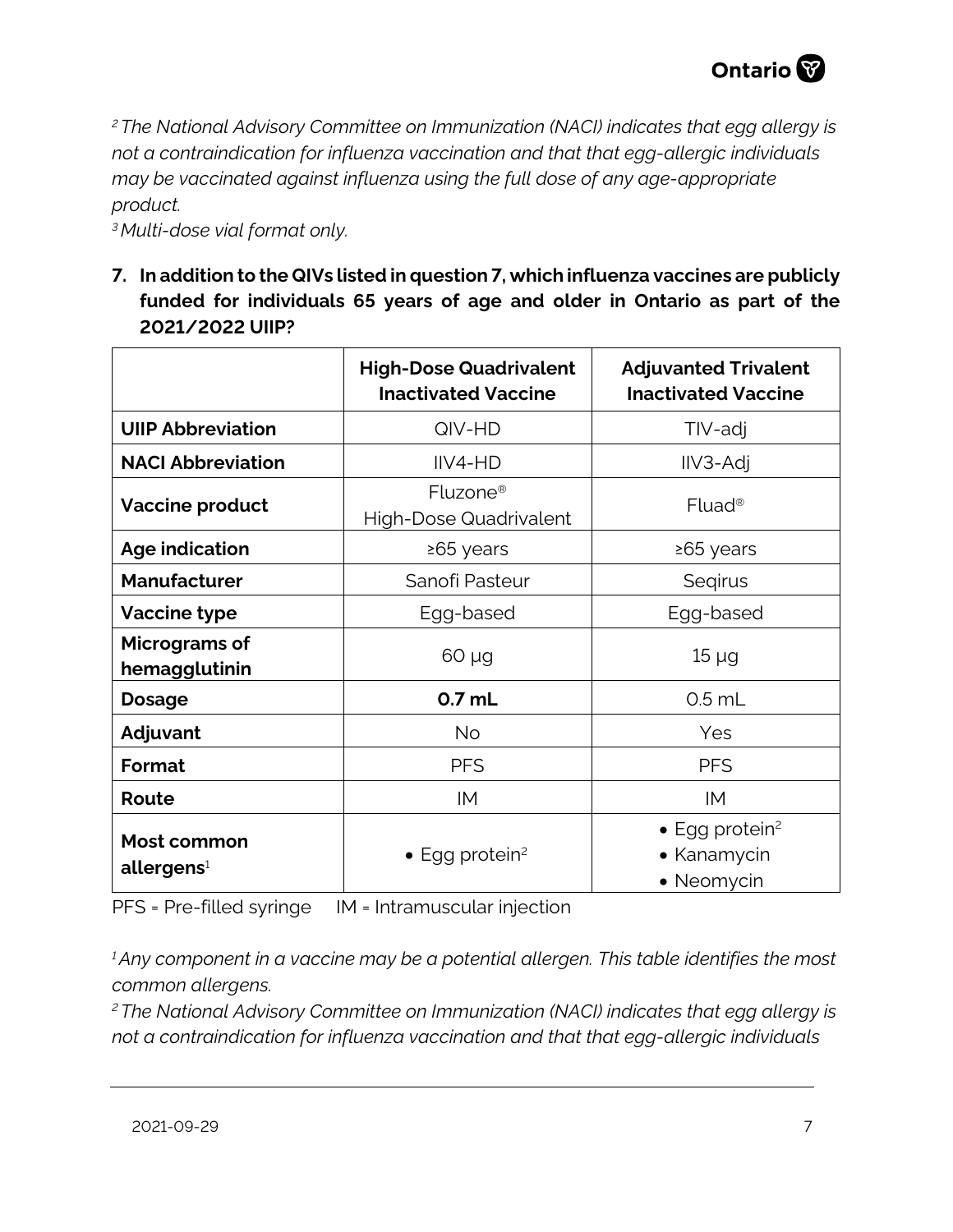

*may be vaccinated against influenza using the full dose of any age-appropriate product.*

#### **Important notes:**

- Fluzone® Quadrivalent and Fluzone® High-Dose Quadrivalent are different products. Fluzone® High-Dose Quadrivalent is only authorized for those 65 years of age and over. **Please use caution when administering Fluzone® products to ensure that the right vaccine is being administered to the right person.**
- Fluzone<sup>®</sup> High-Dose Quadrivalent and Fluad<sup>®</sup> will be available through primary care providers (e.g. physicians and nurse practitioners), participating pharmacies and retirement homes, long-term care homes and hospitals.
- FluMist<sup>®</sup> will not be publicly funded for the 2021/2022 influenza season.
- Publicly funded influenza vaccines must be administered by a regulated health professional who is authorized under the *Regulated Health Professions Act, 1991* to administer vaccines, or by a trained individual under a delegation made in accordance with the requirements set by the regulatory College of the regulated health professional.
- Publicly funded vaccine may be administered to individuals who meet the eligibility criteria for the UIIP (i.e. individuals who are 6 months of age and older who live, work or study in Ontario) and without contraindications to the vaccine.
- <span id="page-7-0"></span>• Trained pharmacists may only administer publicly funded influenza vaccine to individuals 2 years of age and older.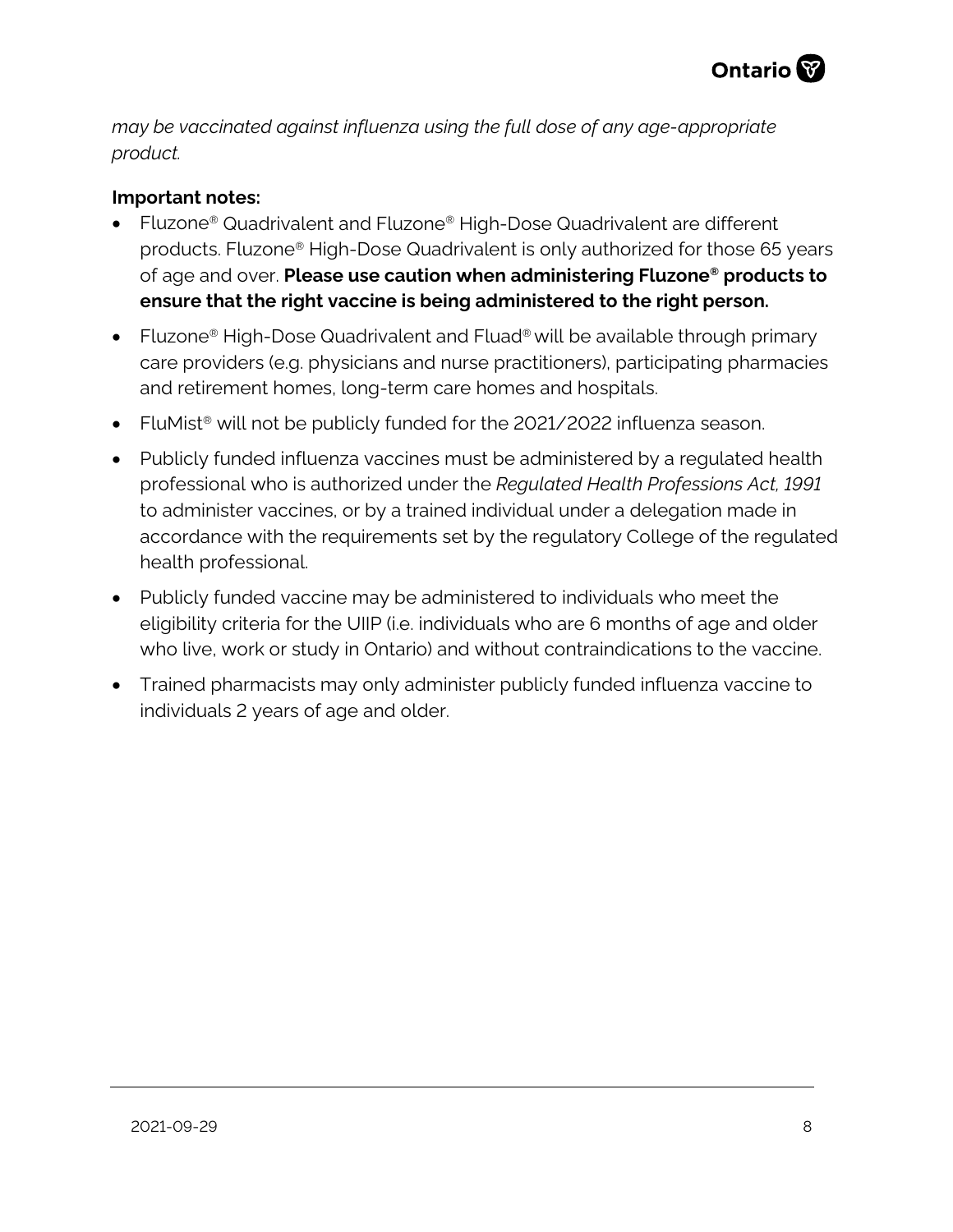

## **8. Which influenza vaccines are different age groups eligible to receive through the Ontario Universal Influenza Immunization Program?**

|                       | QIV               |                          |                                |                               | QIV-HD                                             | TIV-<br>adj        |  |
|-----------------------|-------------------|--------------------------|--------------------------------|-------------------------------|----------------------------------------------------|--------------------|--|
| Age<br>Group          | FluLaval<br>Tetra | Fluzone®<br>Quadrivalent | Flucelvax <sup>®</sup><br>Quad | Afluria <sup>®</sup><br>Tetra | Fluzone <sup>®</sup><br>High-Dose<br>Quadrivlalent | Fluad <sup>®</sup> |  |
| 6 months<br>to 1 year | $\checkmark$      |                          |                                |                               |                                                    |                    |  |
| $2$ to 4<br>years     |                   |                          |                                |                               |                                                    |                    |  |
| 5 to 64<br>years      | ✓                 |                          |                                |                               |                                                    |                    |  |
| $\geq 65$ years       |                   |                          |                                |                               |                                                    |                    |  |

## <span id="page-8-0"></span>**9. Which influenza vaccine should individuals ≥65 years of age receive?**

Please refer to the following:

- Question 6 in the Health Care Provider Qs & As: Information for individuals ≥65 years of age fact sheet and;
- Public Health Ontario's *Influenza Vaccines for the 2021-2022 Influenza* available at: [www.publichealthontario.ca/en/diseases-and](http://www.publichealthontario.ca/en/diseases-and-conditions/infectious-diseases/respiratory-diseases/influenza)[conditions/infectious-diseases/respiratory-diseases/influenza.](http://www.publichealthontario.ca/en/diseases-and-conditions/infectious-diseases/respiratory-diseases/influenza)

# <span id="page-8-1"></span>**10.What is the difference between cell culture-based and egg-based influenza vaccines?**

|                               | <b>Cell culture-based vaccines</b>                                                 | <b>Egg-based vaccines</b>                                                                                                                               |
|-------------------------------|------------------------------------------------------------------------------------|---------------------------------------------------------------------------------------------------------------------------------------------------------|
| Vaccines                      | Flucelvax <sup>®</sup> Quad                                                        | FluLaval Tetra, Fluzone <sup>®</sup><br>Quadrivalent, Afluria <sup>®</sup> Tetra,<br>Fluzone <sup>®</sup> High-Dose<br>Quadrivalent, Fluad <sup>®</sup> |
| How the<br>vaccine is<br>made | Produced by growing<br>influenza viruses in cultured<br>cells of mammalian origin. | Produced by growing<br>influenza viruses in hens' eggs.                                                                                                 |

#### **2021/2022 Universal Influenza Immunization Program (UIIP)**

Office of Chief Medical Officer of Health, Public Health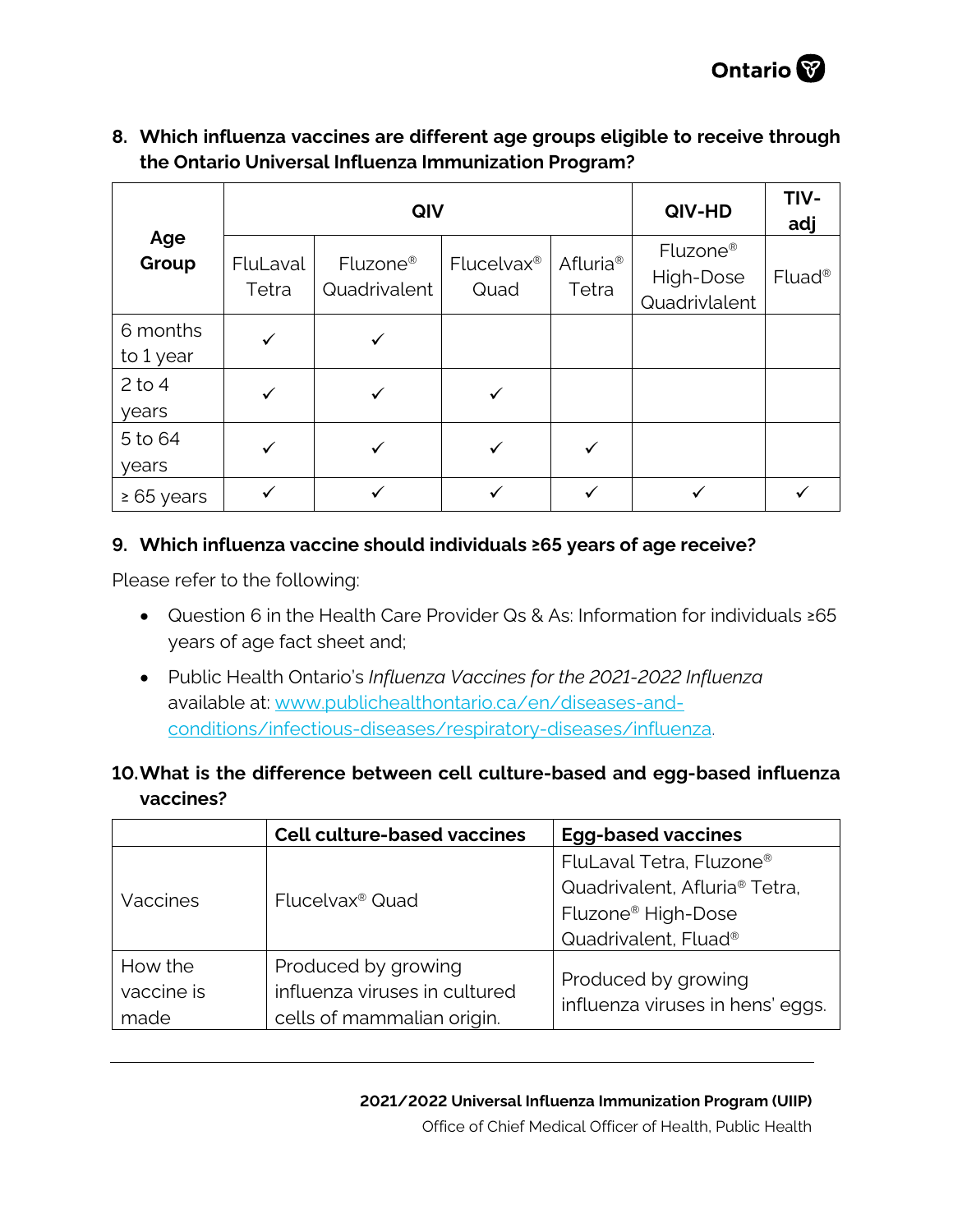|            | <b>Cell culture-based vaccines</b>                                    | <b>Egg-based vaccines</b> |  |
|------------|-----------------------------------------------------------------------|---------------------------|--|
|            | Both egg-based and cell culture-based QIVs provide protection         |                           |  |
|            | against four strains of influenza, and TIV-adj provides protection    |                           |  |
| Protection | against three strains of influenza, and are available in the UIIP for |                           |  |
|            | 2021/2022. Any of the available products can be used in the           |                           |  |
|            | age group for which they are indicated.                               |                           |  |

# <span id="page-9-0"></span>**11. What are the recommended needle gauge and lengths for intramuscular injections for different age groups?**

<span id="page-9-1"></span>

|                       | Age and weight (if applicable) of | <b>Preferred Site of</b> | <b>Needle</b> | <b>Needle</b>        |
|-----------------------|-----------------------------------|--------------------------|---------------|----------------------|
|                       | vaccine recipient                 | Injection                | Gauge         | Length               |
| 6 to 12 months        |                                   | Anterolateral thigh      | $22 - 25$     | $\frac{7}{8} - 1$ "  |
| 13 months to 12 years |                                   | Deltoid muscle           | $22 - 25$     | $\frac{5}{8}$ " - 1" |
|                       | Individuals weighing <130 lbs     | Deltoid muscle           | 22-25         | $\frac{5}{8}$ " - 1" |
|                       | Males weighing 130-260 lbs        | Deltoid muscle           | $22 - 25$     | 1"                   |
| years+                | Females weighing 130-200 lbs      | Deltoid muscle           | 22-25         | 1"                   |
| $\mathfrak{D}$        | Males weighing >260 lbs           | Deltoid muscle           | $22 - 25$     | $1\frac{1}{2}$       |
|                       | Females weighing >200 lbs         | Deltoid muscle           | $22 - 25$     | $1\frac{1}{2}$       |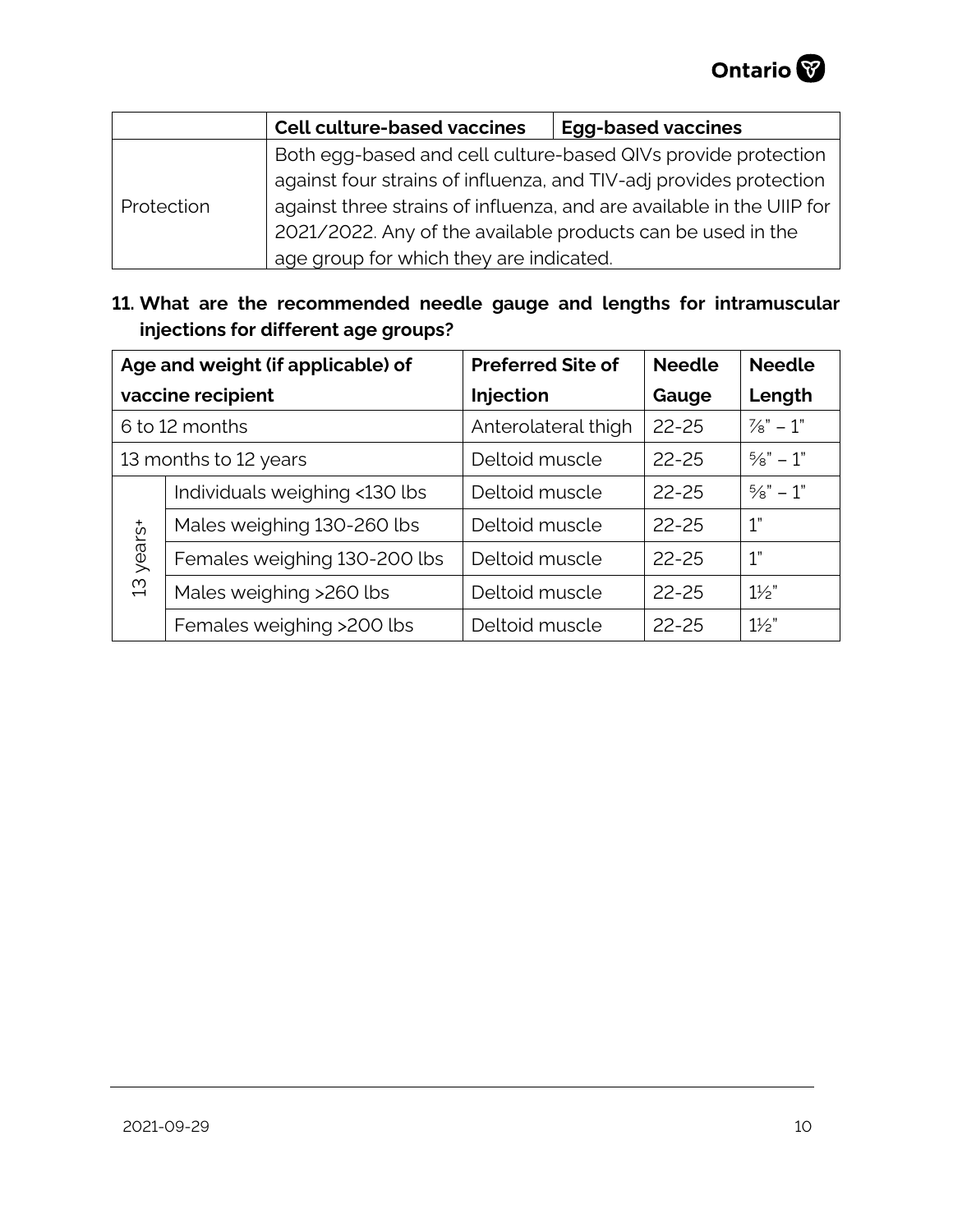

| <b>Vaccine</b>                                 | Post-puncture shelf life                | <b>Package dimension</b><br>(cm)                   |  |
|------------------------------------------------|-----------------------------------------|----------------------------------------------------|--|
| <b>FluLaval Tetra</b>                          | 28 days*                                | $2.7 \times 2.7 \times 6.9$                        |  |
|                                                | Multi-dose vial<br>28 days <sup>*</sup> | Multi-dose vial<br>$3 \times 2.9 \times 6.2$       |  |
| Fluzone <sup>®</sup> Quadrivalent              | Pre-filled syringe<br>Not applicable    | Pre-filled syringe<br>$10.4 \times 9.9 \times 3.8$ |  |
|                                                | Multi-dose vial<br>28 days <sup>*</sup> | Multi-dose vial<br>$6.1 \times 6.0 \times 3.1$     |  |
| Afluria <sup>®</sup> Tetra                     | Pre-filled syringe<br>Not applicable    | Pre-filled syringe<br>$12.5 \times 6.1 \times 9.4$ |  |
| Flucelvax <sup>®</sup> Quad                    | Not applicable                          | 15.4 x 13.02 x 2.38                                |  |
| Fluzone <sup>®</sup> High-Dose<br>Quadrivalent | Not Applicable                          | $9.9 \times 10.4 \times 2.3$                       |  |
| $Fluad^®$                                      | Not applicable                          | $12.7 \times 6.35 \times 9.4$                      |  |

# **12.What are the post-puncture shelf life and product dimensions for the vaccine products offered in the 2021/2022 UIIP?**

<span id="page-10-0"></span>*\* Return vials with remaining doses to PHU or OGPMSS (for Toronto clients) as wastage.* 

# **13. Which strains of influenza are recommended to be included in the vaccine products offered in the 2021/2022 UIIP?**

For the northern hemisphere's 2021/2022 season, the World Health Organization (WHO) has recommended the following strains be included:

| <b>Influenza Strains</b>              | Egg-<br>based<br><b>QIVs</b> | Egg-based<br><b>TIVs</b><br>(Fluad <sup>®</sup> ) | Cell-<br>culture<br>based QIVs<br>(Flucelvax <sup>®</sup><br>Quad) |
|---------------------------------------|------------------------------|---------------------------------------------------|--------------------------------------------------------------------|
| A/Victoria/2570/2019 (H1N1)pdm09-like |                              |                                                   |                                                                    |
| virus;                                |                              |                                                   |                                                                    |
| A/Wisconsin/588/2019 (H1N1)pdm09-like |                              |                                                   |                                                                    |
| virus;                                |                              |                                                   |                                                                    |

Office of Chief Medical Officer of Health, Public Health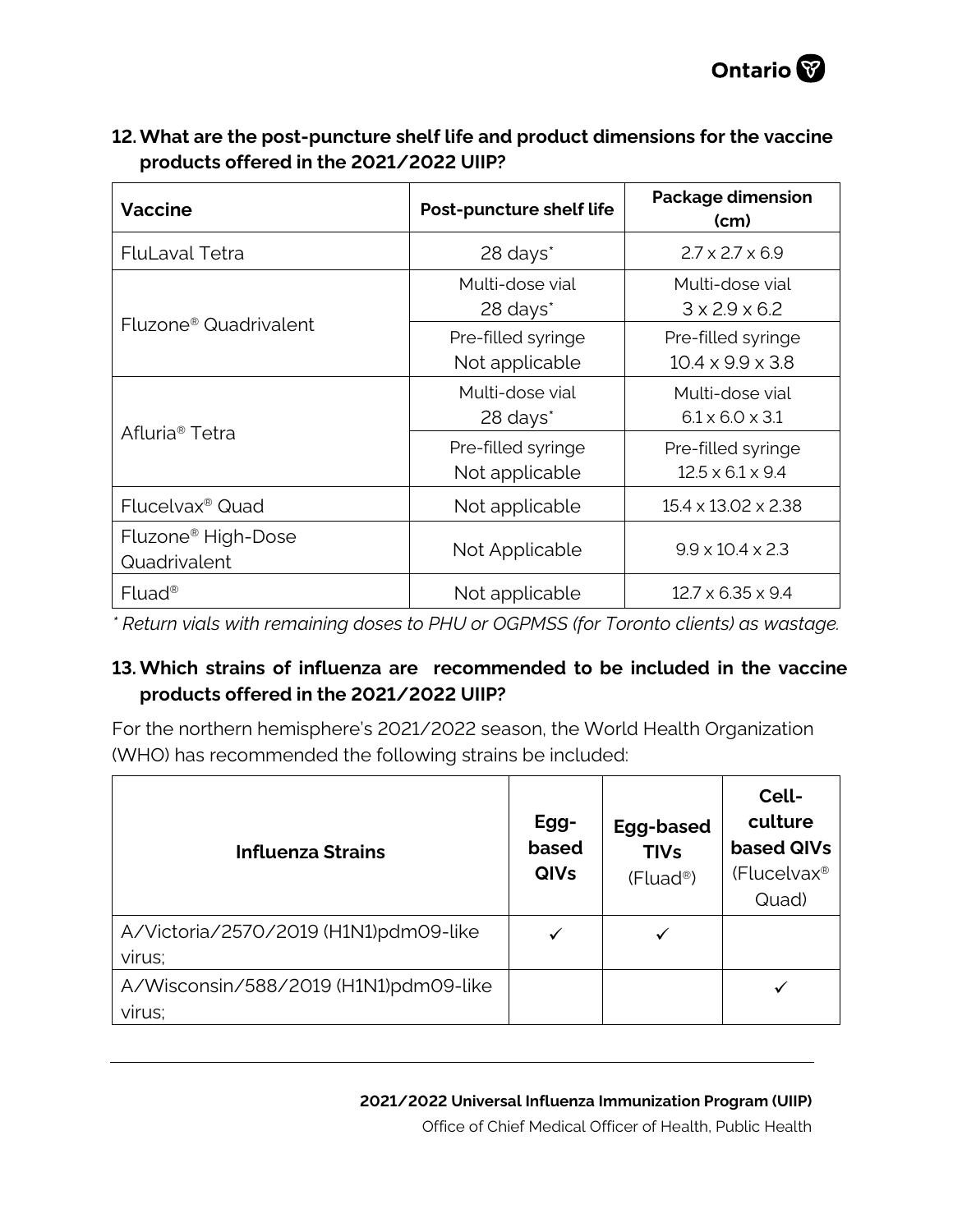

| <b>Influenza Strains</b>                               | Egg-<br>based<br><b>QIVs</b> | Egg-based<br><b>TIVs</b><br>$(Fluad^@)$ | Cell-<br>culture<br>based QIVs<br>(Flucelvax <sup>®</sup><br>Quad) |
|--------------------------------------------------------|------------------------------|-----------------------------------------|--------------------------------------------------------------------|
| A/Cambodia/e0826360/2020 (H3N2)-like                   |                              |                                         |                                                                    |
| virus;                                                 |                              |                                         |                                                                    |
| B/Washington/02/2019-like virus                        |                              |                                         |                                                                    |
| (B/Victoria lineage)-like virus;                       |                              |                                         |                                                                    |
| B/Phuket/3073/2013 (B/Yamagata<br>lineage)-like virus. |                              |                                         |                                                                    |

# <span id="page-11-0"></span>**14. Why are different viruses recommended for egg- and cell culture-based vaccines?**

In some instances, the same influenza virus strain is not optimal for both egg- and cell culture-based production systems. In such cases different influenza virus strains with similar properties are selected as the prototypes to facilitate vaccine production in each system.

# <span id="page-11-1"></span>**D. Influenza Vaccine**

# <span id="page-11-2"></span>**15. How well does the influenza vaccine protect against influenza?**

Influenza viruses change frequently (this is called antigenic drift) – they can change from one season to the next and they can even change within the course of one influenza season. The influenza vaccine is made to protect against the influenza viruses that surveillance and research indicate will likely be most common during the upcoming influenza season as recommended by WHO.

Protection offered from the influenza vaccine varies from year-to-year depending on how well the strains included in the vaccine match the circulating strains. How well the influenza vaccine works also depends on other factors such as the age and health status of the person. Influenza immunization has been shown to reduce the number of physician visits, hospitalizations and deaths.

Although a less than ideal match between the vaccine strain(s) and circulating strain(s) may result in reduced vaccine effectiveness, even mismatched vaccines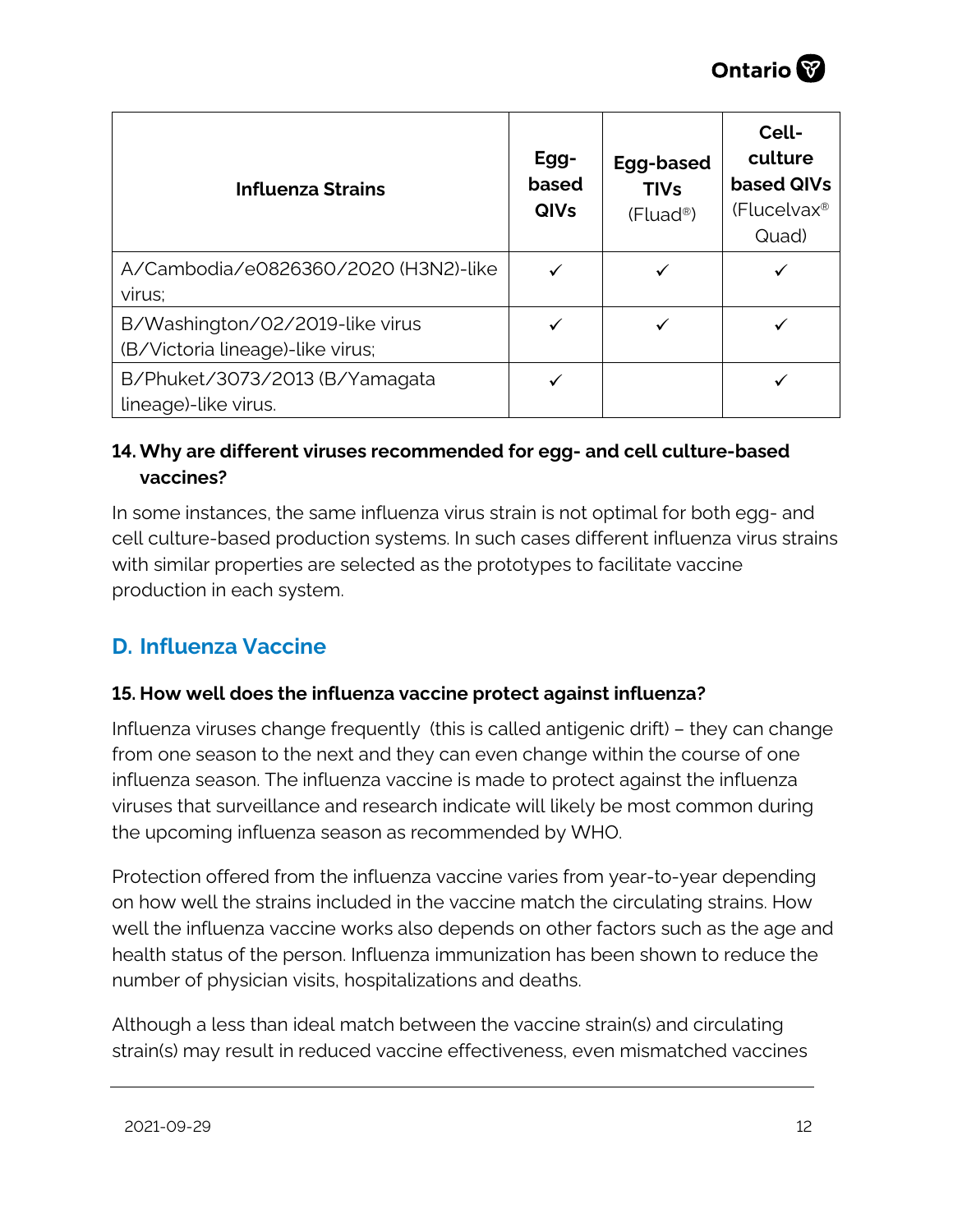can generally provide some protection against circulating influenza viruses. Influenza vaccines also protect against multiple strains, therefore if one strain in the vaccine is not a good match to a circulating strain, there are other flu strains in the vaccine which may still be a good match to circulating virus strains.

It generally takes about two weeks following immunization to develop protection against influenza. As protection wanes over time and influenza strains change frequently, it is important to be immunized each year (each influenza season). The vaccine will not protect against colds, other respiratory illnesses or COVID-19 that may be mistaken for influenza.

# <span id="page-12-0"></span>**16. Do any of the publicly funded influenza vaccines offer protection against COVID-19?**

The influenza vaccine will not protect against coronaviruses, including the coronavirus that causes COVID-19, but will help prevent influenza.

| <b>Vaccine</b>        | Intervals (if applicable)                                                   |
|-----------------------|-----------------------------------------------------------------------------|
| COVID-19 and          | The influenza vaccines (i.e., QIV-HD, TIV-adj, and QIV) may be              |
| other vaccines        | given concomitantly with, or at any time before or after, other             |
|                       | vaccines, including COVID-19 vaccine. If given by injection at              |
|                       | the same time, separate limbs should be used if possible.                   |
|                       | Alternatively, the injections may be administered into the same             |
|                       | muscle separated by at least 2.5 cm (1"). Different immunization            |
|                       | equipment (needle and syringe) must be used for each vaccine.               |
| Shingrix <sup>®</sup> | Data supporting co-administration of Fluad <sup>®</sup> (TIV-adj) and       |
|                       | Shingrix <sup>®</sup> is not available. It is unknown how the two adjuvants |
|                       | may interact.                                                               |

<span id="page-12-1"></span>**17. Can the influenza vaccine be given at the same time as other vaccines?**

# **18. Will the influenza vaccine increase risk of illness with COVID-19?**

<span id="page-12-3"></span><span id="page-12-2"></span>Expert groups and evidence indicate that getting the influenza vaccine will not increase your risk of COVID-19 illness.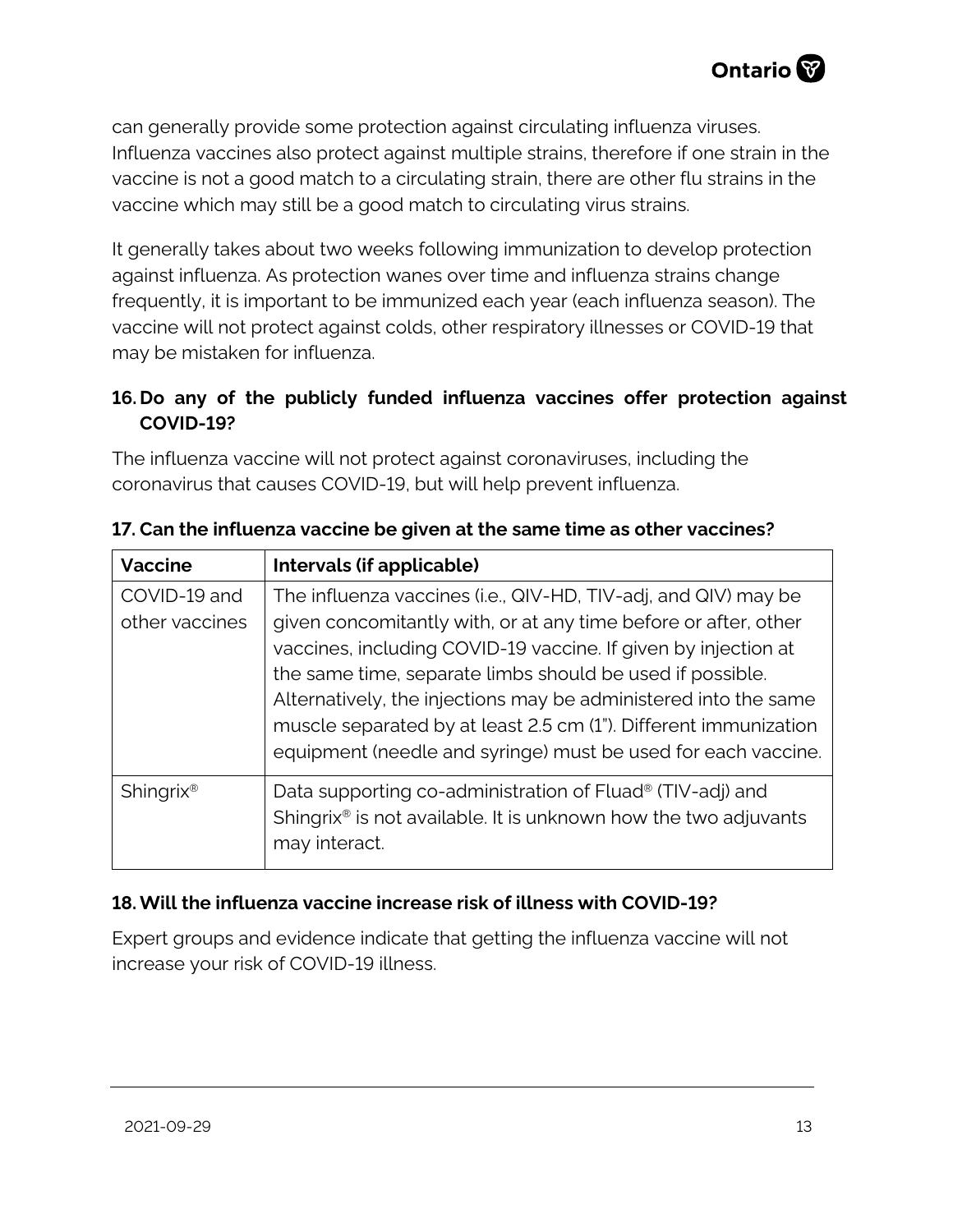

## **19. Do individuals need to receive the influenza vaccine every year?**

Expert advisory groups recommend that the influenza vaccine be administered annually because influenza viruses change often and immunity wanes between influenza seasons.

#### <span id="page-13-0"></span>**20. Are the influenza vaccines safe?**

Influenza vaccines authorized for use in Canada are safe and well tolerated. As with other vaccines, they must be authorized for use by the Canadian regulator, Health Canada, following review of a products safety and how well it works (e.g. clinical trial and other evidence).

Once a vaccine is authorized for use in Canada it is closely monitored for vaccine safety through provincial surveillance in Ontario and by Health Canada and the Public Health Agency of Canada.

## <span id="page-13-1"></span>**21.What are the risks from the influenza vaccine?**

The influenza vaccine, like any medicine, can cause adverse events, which in most cases are mild, lasting only a few days. Life-threatening allergic (anaphylactic) reactions are very rare. If they do occur, it is typically within a few minutes to a few hours after receiving the vaccine. If this type of reaction occurs, medical attention should be sought immediately. For details on common adverse events from the influenza vaccines, as well as serious events requiring medical attention, please refer to the age specific Health Care Provider Qs & As sheets.

Other rare events associated with the influenza vaccine include the following:

#### **Guillain-Barré Syndrome (or GBS)**

GBS is a rare disease that causes muscle paralysis and has been associated with certain infectious diseases (e.g., *Campylobacter,* a bacteria that causes diarrhea). Some studies have found a possible small association of injectable flu vaccine with GBS. Overall, these studies estimated the risk for GBS after vaccination as fewer than 1 or 2 cases of GBS per one million people vaccinated. Other studies have not found any association. In comparison to the very small risk of GBS, the risk of illness and death associated with influenza is much greater. GBS also, rarely, occurs after flu illness. Even though GBS following flu illness is rare, GBS is more common following flu illness than following flu vaccination. Individuals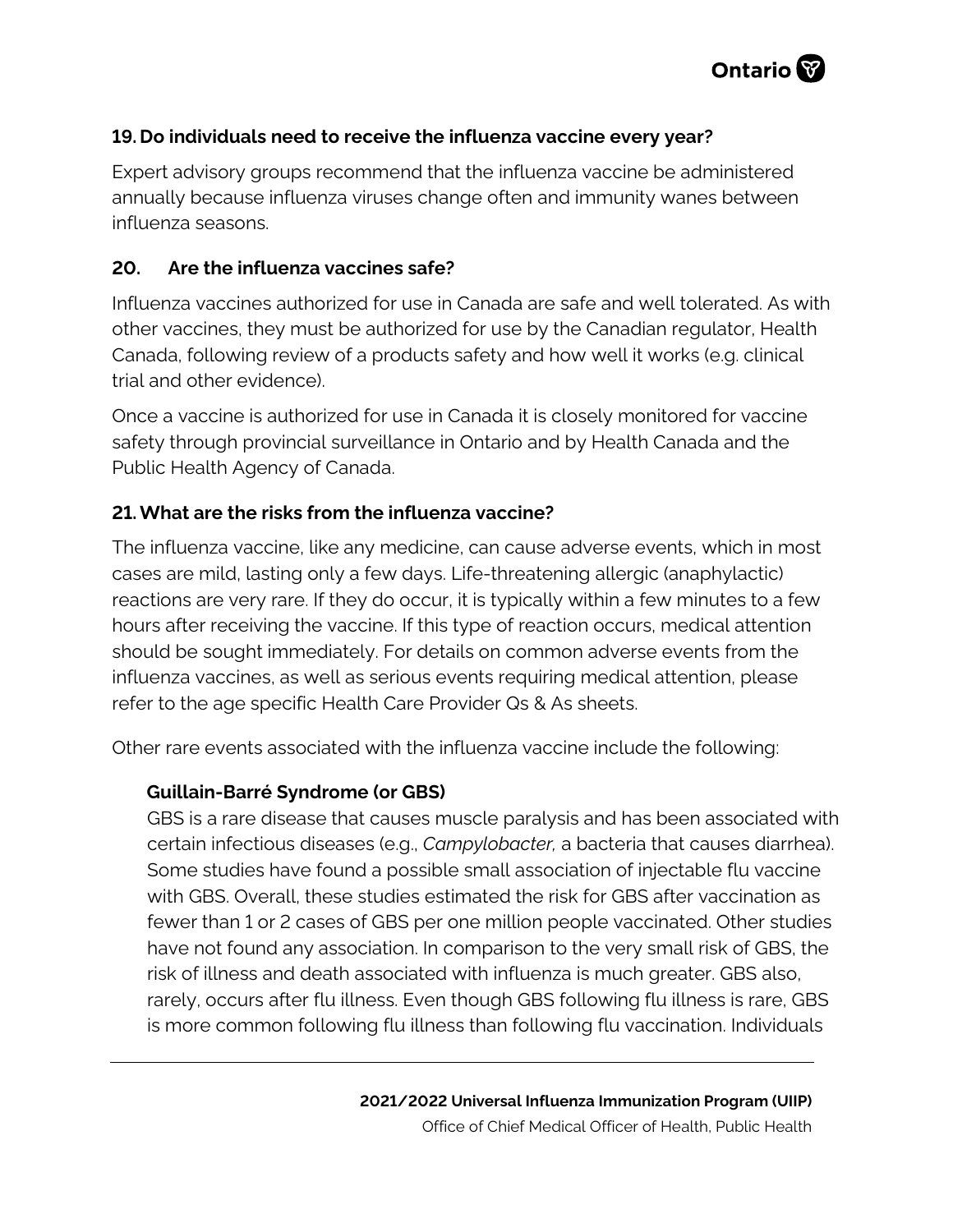

who have developed GBS within 6 weeks of an influenza vaccination, should generally avoid subsequent influenza vaccinations, however, this should be weighed against the risks of not being vaccinated.

## **Oculorespiratory Syndrome (ORS)**

In Canada, during the 2000/2001 influenza season, ORS was reported after administration of the influenza vaccine in some individuals. Symptoms include redness in both eyes that are not itchy, plus one or more respiratory symptoms occurring within 24 hours of influenza immunization, with or without swelling of the face. Since the 2000/2001 influenza season, there have been far fewer cases of ORS reported per year.

Individuals who experienced ORS symptoms in the past may be safely reimmunized with influenza vaccine except for those who have experienced ORS with severe lower respiratory symptoms (wheeze, chest tightness, difficulty breathing) within 24 hours of influenza immunization. These individuals should seek expert medical advice before being immunized again with influenza vaccine.

Health care providers (e.g., physicians, nurses and pharmacists) are required by law (i.e., *Health Protection and Promotion Act,* section 38) to report adverse events following immunization (AEFI). Reports should be made using the Ontario AEFI Reporting Form (available at: [www.publichealthontario.ca/vaccinesafety\)](http://www.publichealthontario.ca/vaccinesafety) and sent to the local public health unit.

A list of public health units is available at: [www.health.gov.on.ca/en/common/system/services/phu/locations.aspx.](http://www.health.gov.on.ca/en/common/system/services/phu/locations.aspx)

# **For additional information on influenza or the vaccine, please visit the following websites or call your local public health unit:**

- a) Universal Influenza Immunization Program: [www.ontario.ca/influenza](http://www.ontario.ca/influenza)
- b) Public Health Agency of Canada National Advisory Committee on Immunization (NACI) Statement on Seasonal Influenza Vaccine: [www.phac-aspc.gc.ca/naci](http://www.phac-aspc.gc.ca/naci-ccni/#rec)[ccni/#rec](http://www.phac-aspc.gc.ca/naci-ccni/#rec)
- c) NACI Guidance for influenza vaccine delivery in the presence of COVID-19: [www.canada.ca/en/public-health/services/immunization/national-advisory-](http://www.canada.ca/en/public-health/services/immunization/national-advisory-committee-on-immunization-naci/guidance-influenza-vaccine-delivery-covid-19.html)